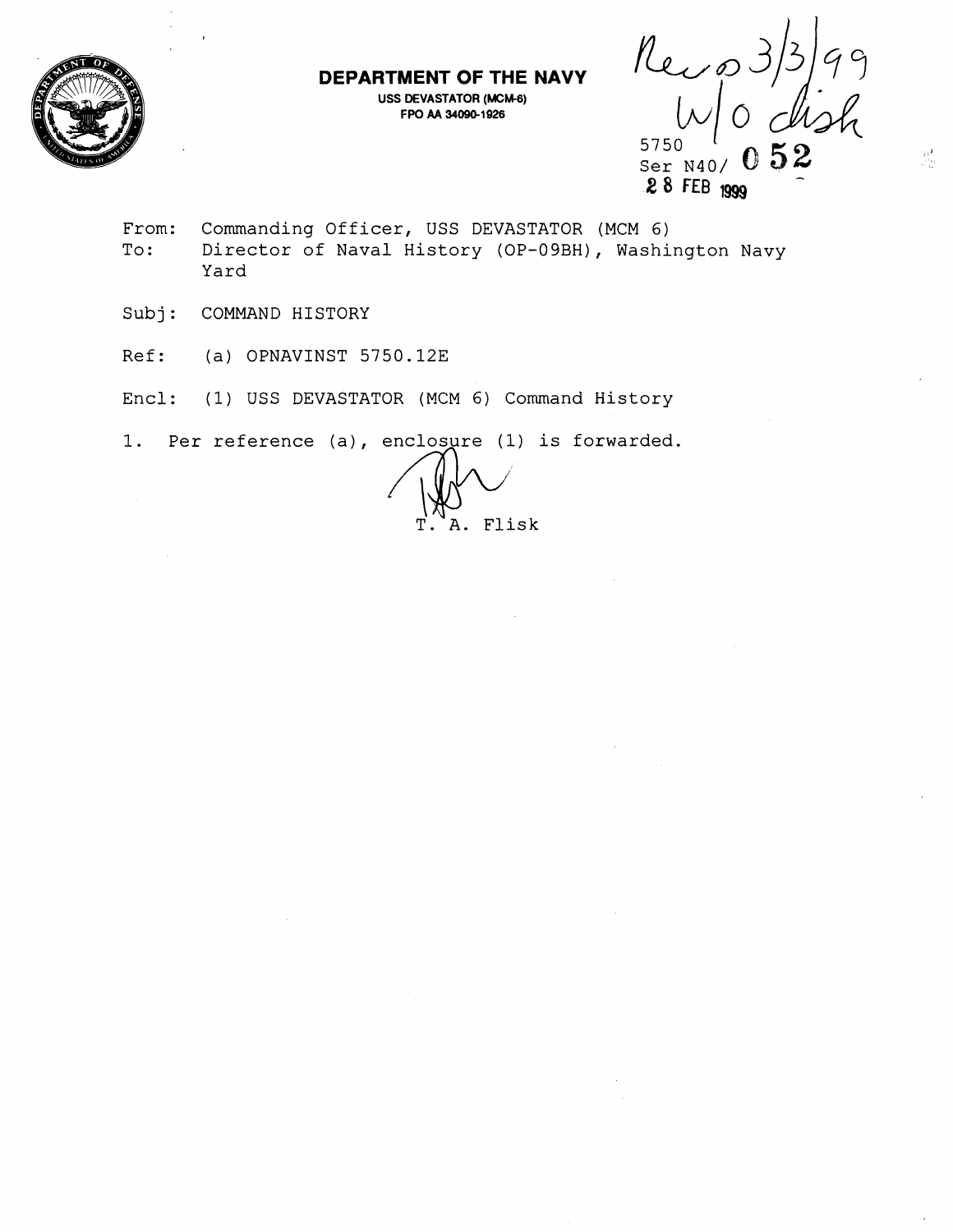## USS DEVASTATOR (MCM 6) COMMAND HISTORY

Command Composition and Organization:

Mission: To conduct mine hunting and mine sweeping operations against moored and bottom mines of contact, magnetic influence, and acoustic influence and combination influence varieties.

|                                                   | Immediate Senior Command: Commander Mine Warfare Command<br>Corpus Christi, Texas |
|---------------------------------------------------|-----------------------------------------------------------------------------------|
| Name of Commanding Officer: LCDR Brian T. Donegan | 01 Jan 98-18 Jun 98<br>LCDR Thomas A. Flisk<br>18 Jun 98-31 Dec 98                |

Permanent Duty Station: Ingleside, TX

| 01JAN98-05JAN98 | Inport Naval Station Ingleside, TX.<br>Holiday Leave<br>and Upkeep.                        |
|-----------------|--------------------------------------------------------------------------------------------|
| 06JAN98-06JAN98 | Inport Naval Station Ingleside, TX.<br>CMS Inspection,<br>Holiday Leave and Upkeep.        |
| 05JAN98-17FEB98 | Inport Naval Station Ingleside, TX. Pre-Avail, RAV.                                        |
| 17FEB98-17FEB98 | Underway Transit to Gulf Copper Dry Dock, Dry Docked                                       |
|                 | Gulf Copper, Aransas Pass, TX.                                                             |
| 18FEB98-22FEB98 | Gulf Copper Dry Dock Aransas Pass, TX.<br>Test                                             |
|                 | Equipment Calibration Readiness Assessment, DPMA.                                          |
| 23FEB98-27FEB98 | Gulf Copper Dry Dock Aransas Pass, TX.<br>Plot II,<br>DPMA.                                |
| 28FEB98-15MAR98 | Gulf Copper Dry Dock Aransas Pass, TX.<br>DPMA.                                            |
| 16MAR98-22MAR98 | Gulf Copper Dry Dock Aransas Pass, TX.<br>Snapshot Tank                                    |
|                 | Inspection-AIT, DPMA.                                                                      |
| 23MAR98-16APR98 | Gulf Copper Dry Dock Aransas Pass, TX.<br>DPMA.                                            |
| 17APR98-17APR98 | Undock Gulf Copper Dry Dock Aransas Pass, TX.                                              |
|                 | Underway transit to Naval Station Ingleside, TX.                                           |
| 18APR98-19APR98 | Inport Naval Station Ingleside, TX.<br>LOA Preps, DPMA.                                    |
| 20ARP98-24APR98 | Inport Naval Station Ingleside, TX.<br>Diesel<br>Inspection, LOA Preps, DPMA.              |
| 25APR98-26APR98 | Inport Naval Station Ingleside, TX.<br>LOA Preps, DPMA.                                    |
| 27APR98-01MAY98 | Inport Naval Station Ingleside, TX.<br>Plot III, LOA                                       |
|                 | Preps, DPMA.                                                                               |
| 02MAY98-03MAY98 | Inport Naval Station Ingleside, TX.<br>LOA Preps, DPMA.                                    |
| 04MAY98-08MAY98 | Inport Naval Station Ingleside,<br>PEB LOA, DPMA.<br>TX.                                   |
| 09MAY98-10MAY98 | Inport Naval Station Ingleside,<br>DPMA.<br>TX.                                            |
| 11MAY98-21MAY98 | Inport Naval Station Ingleside, TX.<br>Dock Trials,                                        |
|                 | E-CERT Preps, DPMA.                                                                        |
| 22MAY98-22MAY98 | Inport Naval Station Ingleside, TX.<br>NAVCERT Admin,<br>E-CERT Preps, DPMA.               |
| 23MAY98-25MAY98 | Inport Naval Station Ingleside, TX.<br>E-CERT Preps,<br>DPMA.                              |
| 26MAY98-26MAY98 | Inport Naval Station Ingleside, TX.<br>E-CERT Preps,                                       |
|                 | Dock Trials, DPMA.                                                                         |
| 27MAY98-28MAY98 | Inport Naval Station Ingleside, TX.<br>E-CERT Preps,<br>Dock Trials, ADP Inspection, DPMA. |
| 29MAY98-29MAY98 | Inport Naval Station Ingleside, TX.                                                        |
|                 | E-CERT Preps,<br>Dock Trials, DPMA.                                                        |
| 30MAY98-14JUN98 | Inport Naval Station Ingleside, TX.<br>E-CERT Preps,                                       |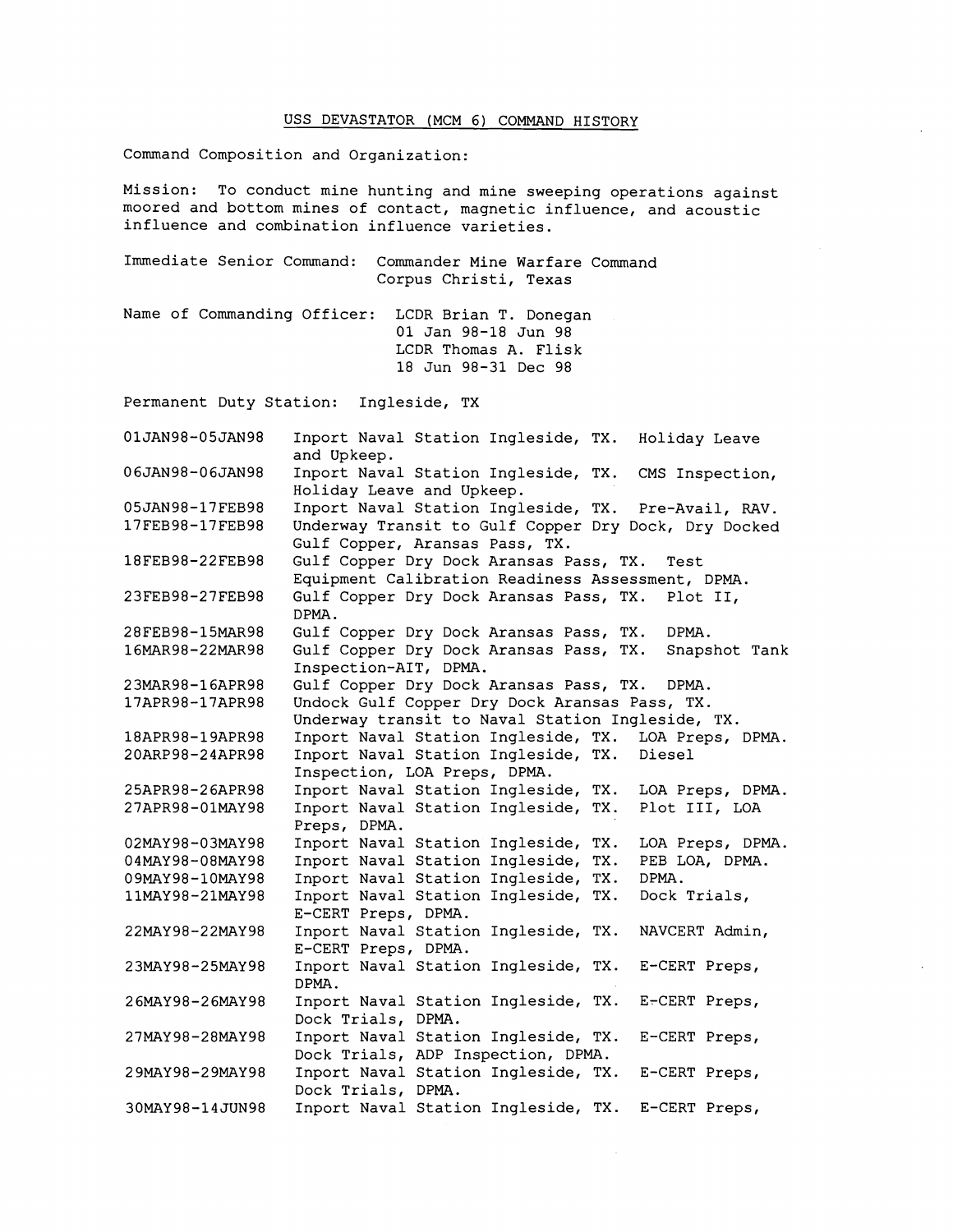Dock Trials, DPMA, Prep for Change of Command. 15JUN98-17JUN98 Underway Corpus Christi OPAREA. Sea Trials, E-CERT Preps, DPMA, Prep for Change of Command. 18JUN98-18JUN98 Underway Corpus Christi OPAREA. Change of Command Sea Trials E-CERT Preps, DPMA. DPMA. 19JUN98-19JUN98 Underway Corpus Christi OPAREA. Sea Trials E-CERT Preps, DPMA. 20JUN98-20JUN98 Inport Naval Station Ingleside, TX. CNO End date for DPMA. 21JUN98-21JUN98 Inport Naval Station Ingleside, TX. E-CERT Preps, 22JUN98-22JUN98 Inport Naval Station Ingleside, TX. Pre-Cart Assessment (HORSE), E-CERT Preps (ATG). 23JUN98-23JUN98 Inport Naval Station Ingleside, TX. NATO Secret Inspection, Pre-Cart Assessment (HORSE), E-CERT Preps. 24JUN98-26JUN98 Inport Naval Station Ingleside, TX. Pre-Cart Assessment (HORSE), E-CERT Preps. 27JUN98-29JUN98 Inport Naval Station Ingleside, TX. E-CERT Preps, CART I1 Preps. 30JUN98-30JUN98 Underway Corpus Christi OPAREA. E-CERT Preps (ATG), CART I1 Preps. 01JUL98-05JUL98 Inport Naval Station Ingleside, TX. E-CERT Preps (ATG), CART I1 Preps. 06JUL98-10JUL98 Inport Naval Station Ingleside, TX. CART I1 (ATG). Inport Naval Station Ingleside, TX. TSTA I Preps, 11JUL98-12JUL98 DASMN Preps. 13JUL98-14JUL98 Inport Naval Station Ingleside, TX. TSTA I ETG Inport (ATG).<br>Underway Corpus Christi OPAREA. TSTA I ETG Underway 15JUL98-17JUL98 (ATG) . 18JUL98-21JUL98 Inport Naval Station Ingleside, TX. TSTA I DASMN Preps. 22JUL98-24JUL98 Inport Naval Station Ingleside, TX. TSTA I DASMN (ATG) . 25JUL98-26JUL98 Inport Naval Station Ingleside, TX. TSTA I1 ETG Preps. 27JUL98-27JUL98 Inport Naval Station Ingleside, TX. TSTA I1 ETG (ATG) . 28JUL98-28JUL98 Underway Corpus Christi OPAREA. NAVCERT Underway. TSTA I1 ETG (ATG) . Inport Naval Station Ingleside, TX. TSTA I1 ETG 29JUL98-31JUL98 (ATG).<br>Inport Naval Station Ingleside, TX. TSTA I MIW 01AUG98-05AUG98 Preps. Underway Corpus Christi OPAREA. TSTA I MIW Preps, 06AUG98-07AUG98 Sonar VDS Operations. 08AUG98-09AUG98 Inport Naval Station Ingleside, TX. TSTA I MIW Preps, TSTA I1 DASMN Preps. 10AUG98-10AUG98 Inport Naval Station Ingleside, TX. Magazine Sprinkler Inspection. TSTA I MIW Preps, TSTA I1 DASMN Preps. 11AUG98-12AUG98 Inport Naval Station Ingleside, TX. TSTA I MIW Preps, TSTA I1 DASMN Preps. 13AUG98-13AUG98 Inport Naval Station Ingleside, TX. ECERT (PEB).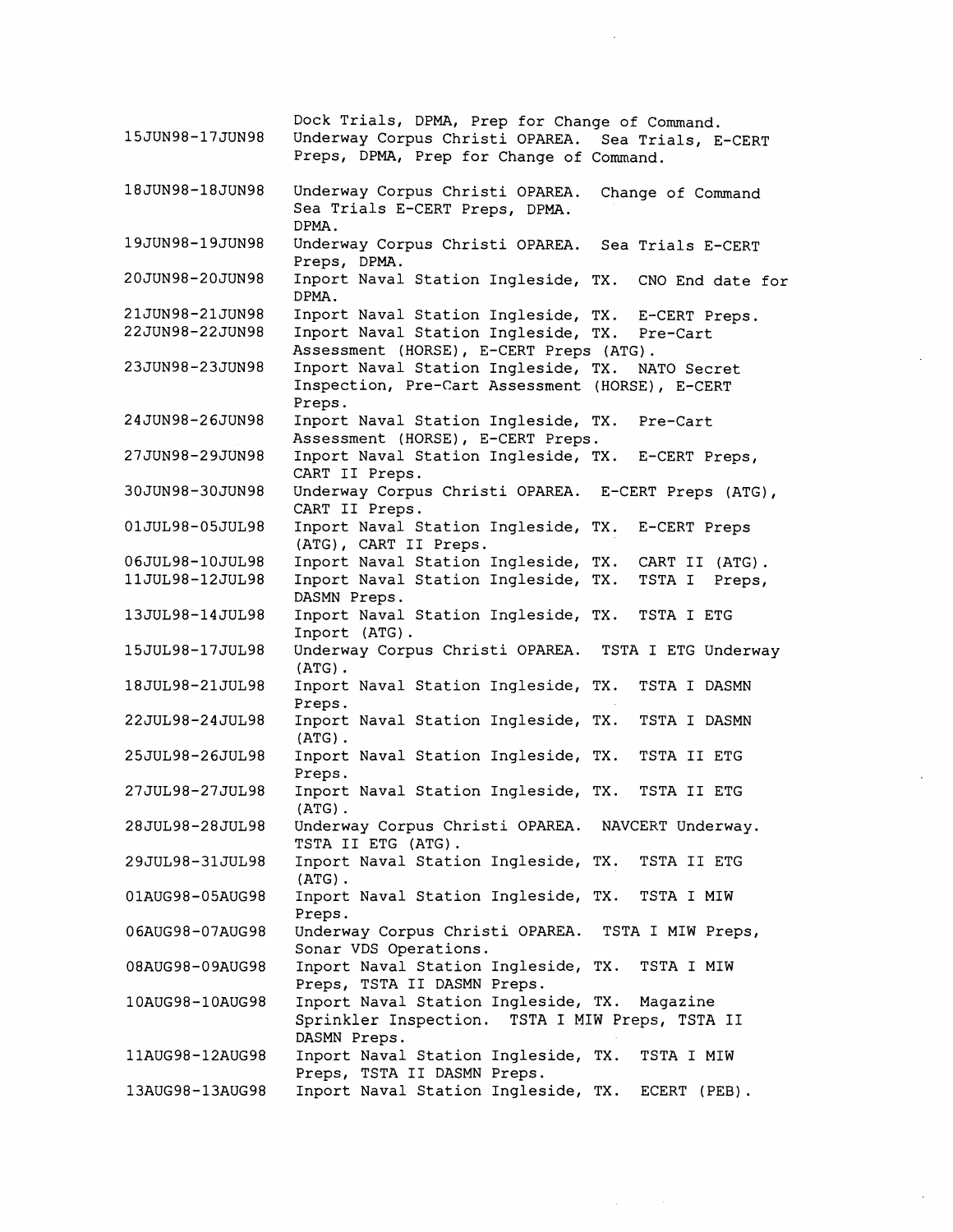Inport Naval Station Ingleside, TX. TSTA I MIW 14AUG98-25AUG98 Preps, TSTA I1 DASMN Preps. 26AUG98-27AUG98 Underway Corpus Christi OPAREA. TSTA I MIW (ATG). 28AUG98-02SEP98 Inport Naval Station Ingleside, TX. TSTA I1 DASMN Preps, Prep for upcoming RAV. 03SEP98-04SEP98 Underway Corpus Christi OPAREA. TSTA I1 DASMN. 05SEP98-16SEP98 Inport Naval Station Ingleside, TX. RAV, TSTA I1 MIW Preps. 17SEP98-18SEP98 Inport Naval Station Ingleside, TX. CMS Assist Visit, RAV, TSTA I1 MIW Preps. 19SEP98-21SEP98 Inport Naval Station Ingleside, TX. RAV, TSTA I1 MIW Preps. 22SEP98-22SEP98 Underway Corpus Christi OPAREA. NAVCERT Inspection Underway, TSTA II MIW (ATG).<br>Underway Corpus Christi OPAREA. TSTA II MIW (ATG). 23SEP98-25SEP98 26SEP98-27SEP98 Inport Naval Station Ingleside, TX. TSTA IV MIW Preps. 28SEP98-30SEP98 Underway Corpus Christi OPAREA. TSTA IV MIW (ATG). 010CT98-070CT98 Inport Naval Station Ingleside, TX. TSTA IV MIW Preps. Underway Corpus Christi OPAREA. TSTA IV MIW (ATG). 080CT98-090CT98 100CT98-120CT98 Inport Naval Station Ingleside, TX. TSTA IV MIW Preps. 130CT98-160CT98 Underway Corpus Christi OPAREA. TSTA IV MIW (ATG). 170CT98-180CT98 Inport Naval Station Ingleside, TX. TSTA IV MIW Preps. 190CT98-230CT98 Underway Corpus Christi OPAREA. TSTA IV MIW (ATG). 240CT98-260CT98 Inport Naval Station Ingleside, TX. Final Evaluation Problem Preps. 270CT98-290CT98 Underway Corpus Christi OPAREA. FEP (ATG). 300CT98-08NOV98 Inport Naval Station Ingleside, TX. Squadron Exercise Preps. Underway Corpus Christi OPAREA. RONEX 98-1. 09NOV98-12NOV98 13NOV98-22NOV98 Inport Naval Station Ingleside, TX. LMA Visit and GOMEX Preps. 23NOV98-24NOV98 Inport Naval Station Ingleside, TX. LMA (ATG), GOMEX Preps. 25NOV98-25NOV98 Inport Naval Station Ingleside, TX. Communications Readiness Certification, LMA (ATG) . Inport Naval Station Ingleside, TX. GOMEX Preps. 26NOV98-29NOV98 Inport Naval Station Ingleside, TX. Combat Systems 30NOV98-08NOV98 Readiness Rectification, GOMEX Preps. Inport Naval Station Ingleside, TX. Shipboard 09NOV98-09NOV98 Explosives Safety Inspection, Combat Systems Readiness Rectification, GOMEX Preps. 10DEC98-10DEC98 Inport Naval Station Ingleside, TX. Combat Systems Readiness Rectification, GOMEX Preps. 11DEC98-15DEC98 Inport Naval Station Ingleside, TX. GOMEX Preps. Inport Naval Station Ingleside, TX. Holiday Stand-16DEC98-31DEC98 Down and upkeep.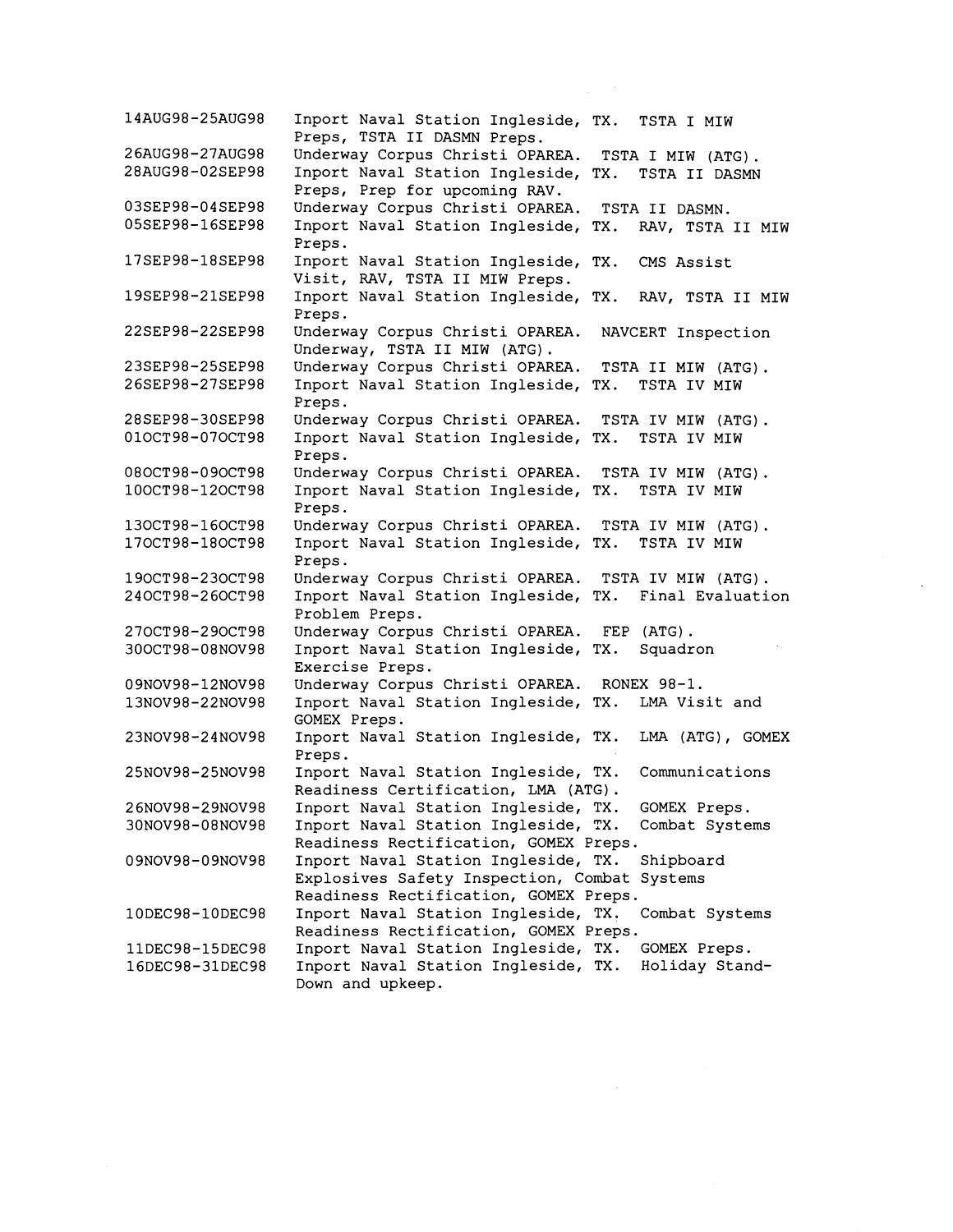## **NARRATIVE**

USS DEVASTATOR (MCM **6)** began the New Year making preparations for an extensive DPMA. DEVASTATOR was the first MCM to receive the new Integrated Ship Control System (ISCS) modification. This system totally transformed CCS into a computer driven watch-standing station, consoles were installed and new sensors went into the engineering plant. Installation began in February along with modifications to the<br>AN/SQQ-32 sonar hatch. Along with the hatch modification the sonar Along with the hatch modification the sonar itself was upgraded from the SQQ-30 to the SQQ-32. During availability the Battle Space Profiler system was added. Other jobs included: PRC decking on the mess decks and pilot house, hull cleaning, patching, and painting and non-skid on the 0-3 level. The crew used the yard period to paint the skin of the ship, hydro test fire hoses and complete PMS.

The end of the yard period in April meant the crew was soon entering the upcoming Inter-Deployment Training Cycle. The first hurdle was Light Off Assessment (LOA) with PEB. In support of LOA DEVASTATOR held daily Main Space Fire Drills and training of the engineering watch standers. At the end of April PLOT I11 was conducted and assisted in preparation for LOA. The week of May 4<sup>th</sup> brought with it LOA and the ship and crew successfully completed the inspection. The remainder of the month was spent conducting dock trials and making preparations to go to sea in June.

DEVASTATOR put to sea on the  $15<sup>th</sup>$  of June for sea trials. On the 18<sup>th,</sup> LCDR Thomas A. Flisk relieved LCDR Brian T. Donegan as Commanding Officer while the ship was still underway for sea trials. The end of the month brought the Chief of Naval Operations DPMA end date and the crew geared up for the next spate of inspections. The pre-cart engineering inspection of HORSE helped prepare the ship for the upcoming CART I1 inspection. The crew spent most of June going through Afloat Training Group (ATG), CART **I1** check sheets and began the inspection right after the Fourth of July weekend. The ship was assessed as ready to train and began preparing for Engineering Certification (ECERT) and the TSTA cycles. TSTA I DASMN inport was the first inspection and the ship and crew held security and damage control drills to prepare. After DASMN came the Navigation Certification (NAVCERT). Squadron Two came aboard and administered a Rules of the Road exam and administrative check of all navigation paperwork and equipment. The end of the month brought about TSTA I1 ETG. This inspection provided assistance for the quickly approaching ECERT. In anticipation of ECERT the crew was working on engineering programs and working equipment.

The dog days of August were indeed that, the ship went through TSTA I MIW, TSTA I1 DASMN, and ECERT. In support of these inspections the crew magnificently performed drills both at sea and inport. Constant damage control drills, Main Space Fire Drills, and MIW tests were performed and contributed to the success of these inspections. September brought a slight break with a RAV in preparation for the upcoming MIW phases of training. Various jobs were performed in the Availability; along with needed maintenance.